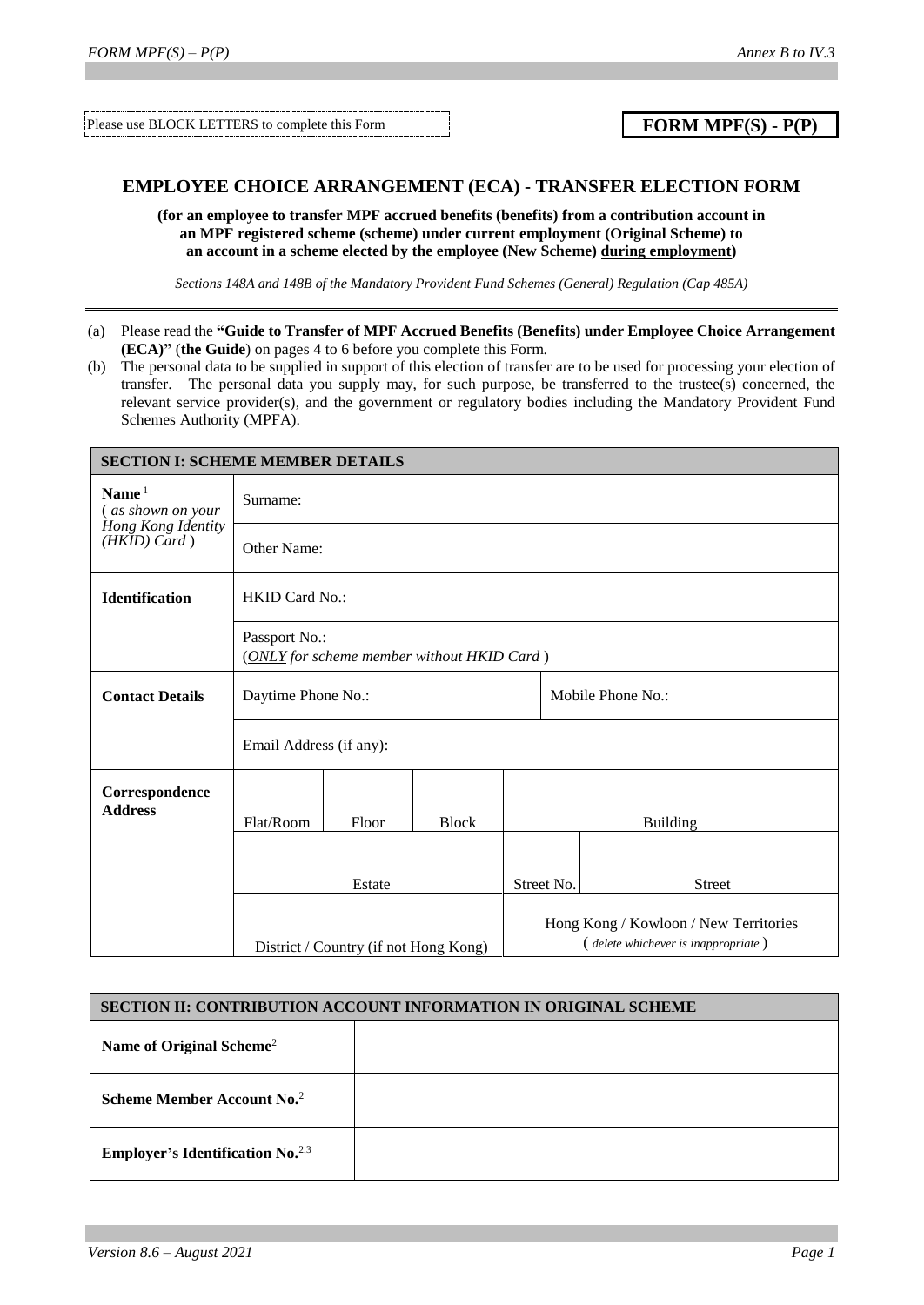| <b>SECTION III: TRANSFER OF BENEFITS<sup>4</sup></b><br>Please indicate the part(s) of benefits in your contribution account of Original Scheme that you wish to transfer out                                                   |                                                                                                                                                                                       |                                                                                                                    |  |  |  |  |
|---------------------------------------------------------------------------------------------------------------------------------------------------------------------------------------------------------------------------------|---------------------------------------------------------------------------------------------------------------------------------------------------------------------------------------|--------------------------------------------------------------------------------------------------------------------|--|--|--|--|
| to another MPF account.                                                                                                                                                                                                         |                                                                                                                                                                                       |                                                                                                                    |  |  |  |  |
| Please select either option (a) $or$ (b) and $\checkmark$ as appropriate:                                                                                                                                                       |                                                                                                                                                                                       |                                                                                                                    |  |  |  |  |
| <b>Transfer ALL Benefits</b><br>$\Box$ (a)                                                                                                                                                                                      |                                                                                                                                                                                       |                                                                                                                    |  |  |  |  |
|                                                                                                                                                                                                                                 | I wish to transfer <b>ALL</b> the benefits comprising the following parts from my contribution account of Original                                                                    |                                                                                                                    |  |  |  |  |
| Scheme as its governing rules permit:                                                                                                                                                                                           |                                                                                                                                                                                       |                                                                                                                    |  |  |  |  |
| - Employee mandatory contributions in current employment <sup>5,6</sup>                                                                                                                                                         |                                                                                                                                                                                       |                                                                                                                    |  |  |  |  |
|                                                                                                                                                                                                                                 | - Employee voluntary contributions in current employment <sup>7,8</sup><br>- Mandatory contributions that have been transferred into the contribution account and are attributable to |                                                                                                                    |  |  |  |  |
| <u>former</u> employment(s) <sup>9</sup>                                                                                                                                                                                        |                                                                                                                                                                                       |                                                                                                                    |  |  |  |  |
|                                                                                                                                                                                                                                 |                                                                                                                                                                                       | - Voluntary contributions that have been transferred into the contribution account and are attributable to         |  |  |  |  |
| former employment(s) $8,10$                                                                                                                                                                                                     |                                                                                                                                                                                       |                                                                                                                    |  |  |  |  |
| Please transfer the benefits to the following personal account:<br>Name of New Scheme <sup>11</sup>                                                                                                                             |                                                                                                                                                                                       |                                                                                                                    |  |  |  |  |
|                                                                                                                                                                                                                                 |                                                                                                                                                                                       |                                                                                                                    |  |  |  |  |
| Scheme Member Account No. <sup>11</sup>                                                                                                                                                                                         |                                                                                                                                                                                       |                                                                                                                    |  |  |  |  |
|                                                                                                                                                                                                                                 | <b>OR</b>                                                                                                                                                                             |                                                                                                                    |  |  |  |  |
| $\Box$ (b)<br><b>Transfer Part(s) of Benefits</b>                                                                                                                                                                               |                                                                                                                                                                                       |                                                                                                                    |  |  |  |  |
|                                                                                                                                                                                                                                 |                                                                                                                                                                                       | I wish to transfer the following <b>part(s)</b> of the benefits from my contribution account of Original Scheme as |  |  |  |  |
|                                                                                                                                                                                                                                 | its governing rules permit: (you may select one or more parts below and $\checkmark$ as appropriate)                                                                                  |                                                                                                                    |  |  |  |  |
| Benefits to be transferred from                                                                                                                                                                                                 |                                                                                                                                                                                       | Type of account receiving                                                                                          |  |  |  |  |
| <b>Original Scheme</b>                                                                                                                                                                                                          |                                                                                                                                                                                       | the benefits                                                                                                       |  |  |  |  |
| Employee mandatory contributions in current employment <sup>5,6</sup><br>H                                                                                                                                                      |                                                                                                                                                                                       |                                                                                                                    |  |  |  |  |
| Employee voluntary contributions in current employment <sup>7,8</sup>                                                                                                                                                           |                                                                                                                                                                                       | Personal account only                                                                                              |  |  |  |  |
| Mandatory contributions that have been transferred into the<br>$\mathsf{L}$                                                                                                                                                     |                                                                                                                                                                                       |                                                                                                                    |  |  |  |  |
| contribution account and are attributable to <u>former</u> employment(s) <sup>9</sup>                                                                                                                                           |                                                                                                                                                                                       | Personal account or                                                                                                |  |  |  |  |
|                                                                                                                                                                                                                                 | Voluntary contributions that have been transferred into the contribution<br>П<br>contribution account<br>account and are attributable to <u>former</u> employment(s) <sup>8,10</sup>  |                                                                                                                    |  |  |  |  |
| Please transfer the benefits selected above to the following account:                                                                                                                                                           |                                                                                                                                                                                       |                                                                                                                    |  |  |  |  |
| Name of New Scheme <sup>11</sup>                                                                                                                                                                                                |                                                                                                                                                                                       |                                                                                                                    |  |  |  |  |
|                                                                                                                                                                                                                                 |                                                                                                                                                                                       |                                                                                                                    |  |  |  |  |
| <b>Account Type</b> <sup>11</sup>                                                                                                                                                                                               | Personal account<br>or                                                                                                                                                                |                                                                                                                    |  |  |  |  |
| (Select one only* and $\checkmark$ as appropriate)                                                                                                                                                                              | $\Box$<br>Contribution account                                                                                                                                                        |                                                                                                                    |  |  |  |  |
|                                                                                                                                                                                                                                 | (Employer's Identification No. <sup>3,11:</sup>                                                                                                                                       |                                                                                                                    |  |  |  |  |
| Scheme Member Account No. <sup>11</sup>                                                                                                                                                                                         |                                                                                                                                                                                       |                                                                                                                    |  |  |  |  |
| * If you wish to transfer different parts of benefits from your contribution account to different MPF accounts, please                                                                                                          |                                                                                                                                                                                       |                                                                                                                    |  |  |  |  |
| fill in a separate Form $MPF(S)-P(P)$ for each MPF account that receives the benefits.                                                                                                                                          |                                                                                                                                                                                       |                                                                                                                    |  |  |  |  |
|                                                                                                                                                                                                                                 |                                                                                                                                                                                       |                                                                                                                    |  |  |  |  |
| SECTION IV: AUTHORIZATION AND DECLARATION                                                                                                                                                                                       |                                                                                                                                                                                       |                                                                                                                    |  |  |  |  |
| I hereby give consent to the trustee of New Scheme and the MPFA to disclose information supplied by me in<br>(a)                                                                                                                |                                                                                                                                                                                       |                                                                                                                    |  |  |  |  |
| support of this election of transfer to the trustee(s) concerned and the relevant service provider(s), or to enable<br>such party or parties to access or disclose relevant information for processing my election of transfer. |                                                                                                                                                                                       |                                                                                                                    |  |  |  |  |
|                                                                                                                                                                                                                                 |                                                                                                                                                                                       |                                                                                                                    |  |  |  |  |
| I confirm and declare that:<br>(b)<br>I have read and understood the Explanatory Notes and the Guide, and have voluntarily elected to transfer my                                                                               |                                                                                                                                                                                       |                                                                                                                    |  |  |  |  |
| MPF benefits in accordance with this Form;                                                                                                                                                                                      |                                                                                                                                                                                       |                                                                                                                    |  |  |  |  |
| ●                                                                                                                                                                                                                               |                                                                                                                                                                                       | at the date of submitting this Form, I am employed by the employer in relation to the contribution account in      |  |  |  |  |
| Original Scheme; and                                                                                                                                                                                                            |                                                                                                                                                                                       |                                                                                                                    |  |  |  |  |
| to the best of my knowledge and belief, the information given in this Form is correct and complete.                                                                                                                             |                                                                                                                                                                                       |                                                                                                                    |  |  |  |  |

Signature<sup>12</sup> Date *(DD/MM/YYYY)* 

**~Please send pages 1 and 2 of this Form to the trustee of New Scheme after completion~**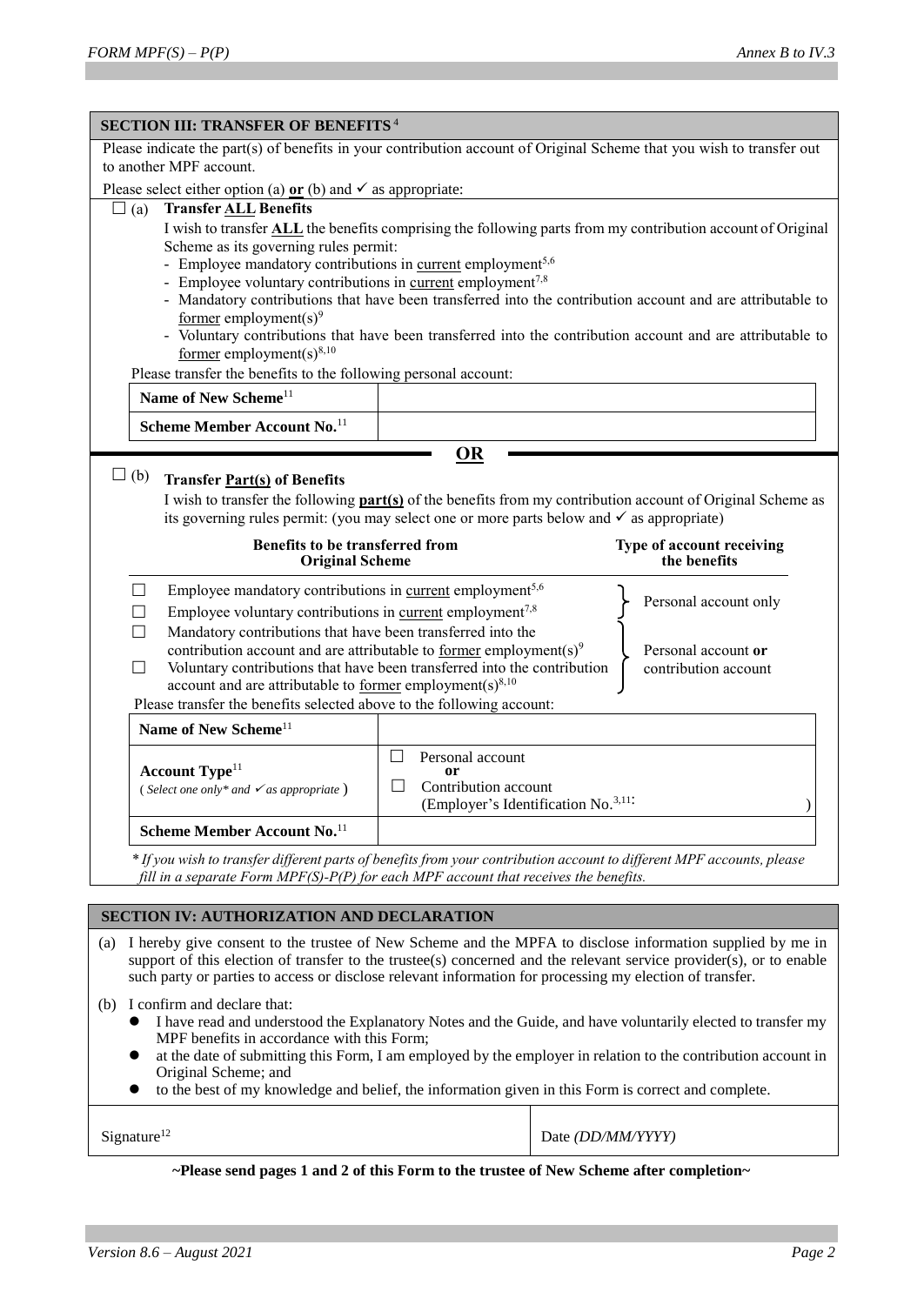## **Explanatory Notes**

- (1) If you do NOT possess a HKID Card, please fill in your name as shown on your passport.
- (2) The transfer election may not be processed if the Name of Original Scheme, Scheme Member Account Number or the Employer's Identification Number is not provided or is incorrect. This information can be found in your membership certificate, notice of acceptance, notice of participation or annual benefit statement. If you are in doubt, please contact your trustee of Original Scheme or your employer. Please refer to the MPFA website (www.mpfa.org.hk) for the name of schemes.
- (3) The Employer's Identification Number is the number assigned by the trustee to the employer concerned. Trustees may use different names for this number (e.g. account number, company code, contract number, employer account number, employer code, employer ID, employer number, MPF client number, participating plan number, plan number, scheme number, scheme ID, sub-scheme number). The number can be found in the statements issued by the trustees or through the member enquiry facilities available from the trustees. If you are in doubt, please contact your trustee or your employer.
- (4) If any part of the benefits chosen under section III contains nil balance, that part will not be processed.
- (5) (a) This means all benefits in the sub-account referred to in section 78(6)(b) of the Mandatory Provident Fund Schemes (General) Regulation (the Regulation).
	- (b)For a casual employee in an industry scheme, this sub-account generally contains the benefits derived from all the employee mandatory contributions made to this sub-account whilst working as a casual employee with different employers.
- (6) If you have already elected to transfer out the benefits derived from the employee mandatory contributions once (or, if the governing rules of Original Scheme allow more than once, but the transfer elections you have made have reached the maximum number of times allowed by the governing rules) in the same calendar year, transfer of that part of the benefits will not be processed. Please refer to paragraph (4) of the Guide for more information.
- (7) (a) This means all benefits in the sub-account referred to in section  $78(6)(e)$  of the Regulation.
	- (b)For a casual employee in an industry scheme, this sub-account generally contains the benefits derived from all the employee voluntary contributions made to this sub-account whilst working as a casual employee with different employers.
- (8) If you request to transfer out the benefits derived from the voluntary contributions but the governing rules of Original Scheme do not allow this, the option(s) will not be processed. Please refer to paragraph (3) of the Guide for more information.
- (9) This means all benefits in the sub-account referred to in section 78(6)(c) of the Regulation. This part generally contains benefits derived from the mandatory contributions that are attributable to your former employment(s) or former self-employment(s) and that have been transferred into the contribution account under current employment.
- $(10)$  This means all benefits in the sub-account referred to in section 78 $(6)$ (f) of the Regulation. This part generally contains benefits derived from the voluntary contributions that are attributable to your former employment(s) or former self-employment(s) and that have been transferred into the contribution account under current employment.
- (11) The transfer election may not be processed if the Name of New Scheme, Account Type, Employer's Identification Number or your Scheme Member Account Number is not provided or is incorrect. The information can be found in your membership certificate, notice of acceptance, notice of participation or annual benefit statement. You may, however, leave the Employer's Identification Number and the Scheme Member Account Number blank if you have recently enrolled in the scheme and have not been notified of those numbers. If you are in doubt, please contact your trustee of New Scheme. Please refer to the MPFA website (www.mpfa.org.hk) for the name of schemes.
- (12) The signature must be the same as your specimen signature previously given to your trustee of Original Scheme. Please note that the transfer may not be processed if the signature provided in this Form does not match the specimen signature previously given to your trustee of Original Scheme. If you are in doubt, please contact your trustee of Original Scheme.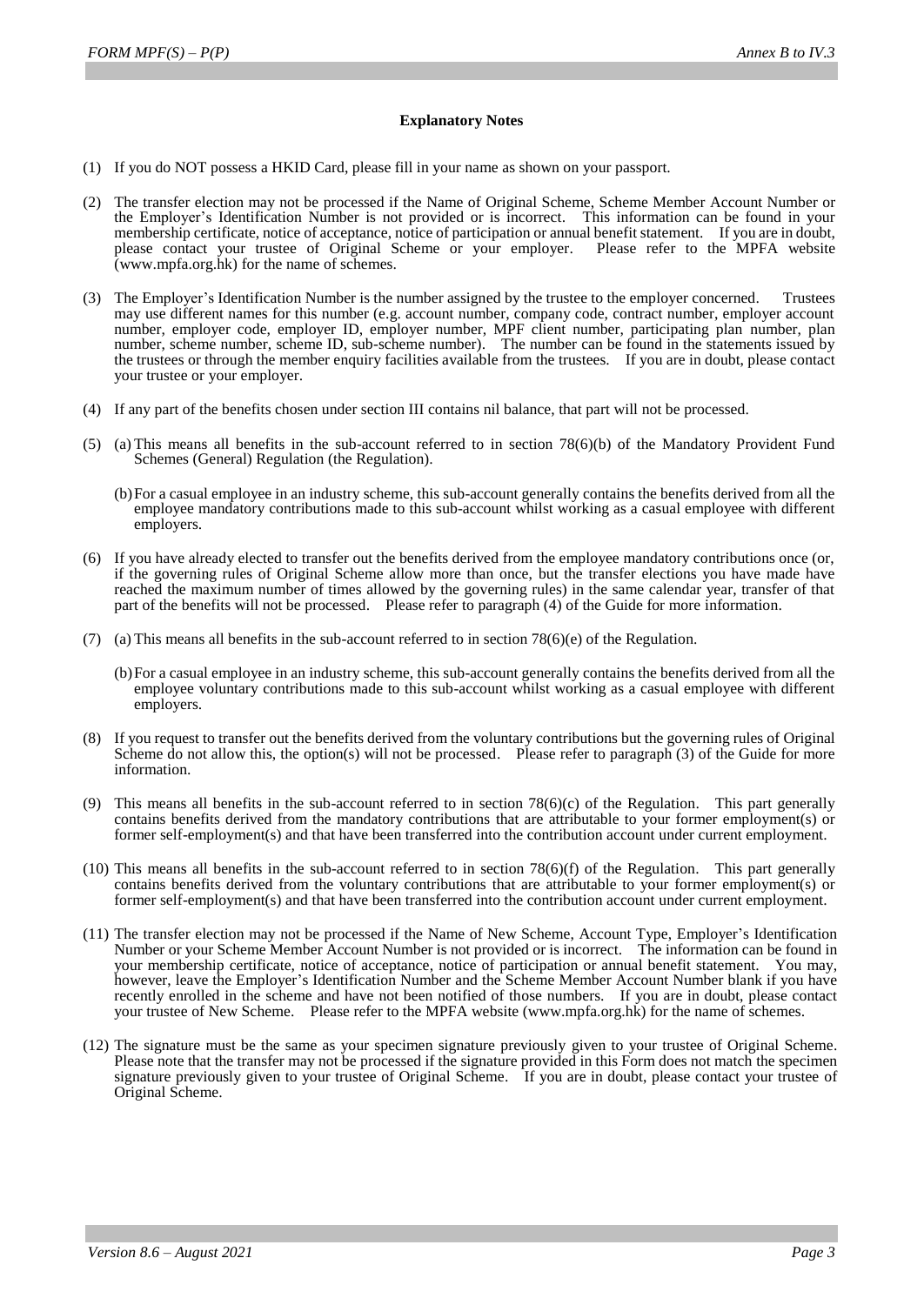# **GUIDE TO TRANSFER OF MPF ACCRUED BENEFITS (BENEFITS) UNDER EMPLOYEE CHOICE ARRANGEMENT (ECA)**

*Sections 148A and 148B of the Mandatory Provident Fund Schemes (General) Regulation (Cap 485A)*

### **Explanation of terms used in Form MPF(S)-P(P), the Explanatory Notes and this Guide:**

- (a) "Contribution account" has the same meaning as in section 2 of the Mandatory Provident Fund Schemes (General) Regulation (the Regulation). Generally, it is an account in an MPF registered scheme (scheme) which is mainly used to receive MPF contributions (both employer and employee portions) made by an employer for an employee and on behalf of the employee. Contribution account may also include an account of a self-employed person in New Scheme which is mainly used to receive MPF contributions made by himself while self-employed.
- (b) "Personal account" has the same meaning as in section 2 of the Regulation. Generally, it is an account (other than a contribution account and TVC account) in a scheme which is mainly used to receive the benefits transferred from other contribution or personal account(s).
- (c) "Original Scheme" the scheme from which your benefits are to be transferred.
- (d) "New Scheme" the scheme to which your benefits are to be transferred. If you elect to transfer your benefits to another account within the same scheme, the new scheme on this Form will be the same as the original scheme.
- (e) "Calendar year" the one-year period from 1 January to 31 December.

#### **Rights of employees under the ECA**

- (1) Under the ECA, an employee can, **during employment**, make an election to transfer part of the benefits from a contribution account in Original Scheme to an account in New Scheme nominated by him.
- (2) The table below shows the parts of benefits derived from the mandatory contributions in a contribution account and the transferability of these parts of benefits in a contribution account under the ECA.

| <b>Parts of benefits</b><br>in a contribution account |                                                                                                                                     | <b>Under ECA</b>                                                               |
|-------------------------------------------------------|-------------------------------------------------------------------------------------------------------------------------------------|--------------------------------------------------------------------------------|
| (a)                                                   | <b>Employer mandatory contributions</b><br>in current employment                                                                    | Not transferable                                                               |
| (b)                                                   | Employee mandatory contributions<br>in current employment                                                                           | Transferable to an MPF personal<br>account once per calendar year <sup>1</sup> |
| (c)                                                   | Mandatory contributions that have been transferred<br>into the contribution account and are attributable to<br>former employment(s) | Transferable to an MPF personal<br>account or contribution account<br>anytime  |

- (3) The transferability of benefits derived from voluntary contributions is subject to the governing rules of Original Scheme. Please check this information from the offering documents of Original Scheme, which can be found on the website of the trustee of Original Scheme. You may also consult your employer or contact the trustee of Original Scheme.
- (4) You can only elect to transfer out the benefits derived from your employee mandatory contributions once per calendar year (unless the governing rules of Original Scheme provide for more frequent transfer-out). **The date the trustee of New Scheme receives the completed election form is adopted for counting that quota.** You may check that date from the transfer statement issued by your trustee of Original Scheme, or consult your trustee of Original Scheme directly.
- (5) Please note that the benefits derived from your employee mandatory contributions in current employment and employee voluntary contributions in current employment (if any) can be transferred to **a personal account** only. They cannot be transferred to another contribution account (Note: if you are concurrently working for more than

-

Unless the governing rules of Original Scheme provide for more frequent transfer-out.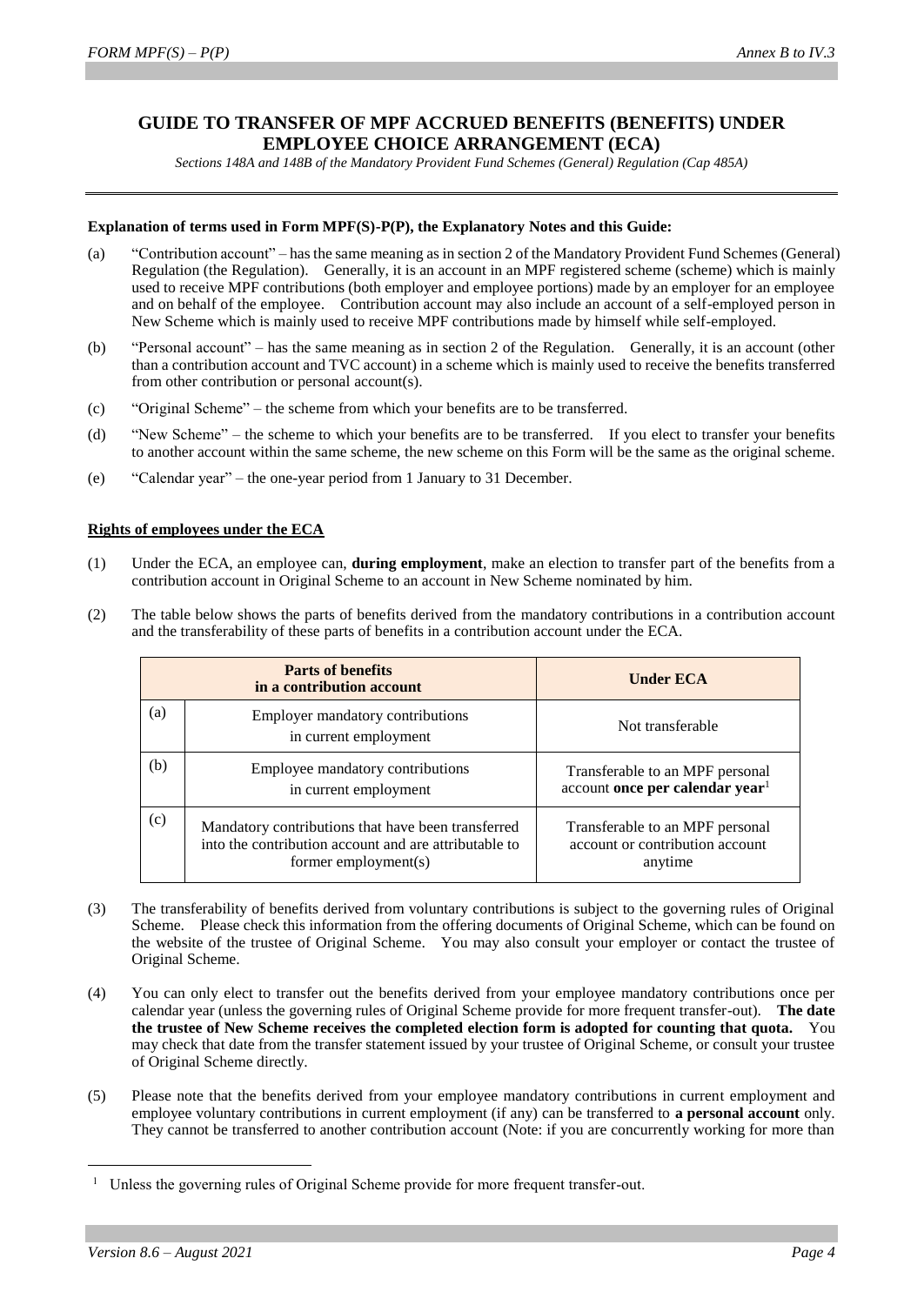one employer, you would have other contribution accounts).

(6) After your benefits are transferred out from Original Scheme, future contributions made by your existing employer (both employer and employee portions) will continue to be made to your contribution account with the trustee of Original Scheme. If you want to transfer the benefits derived from the subsequent employee mandatory contributions to your account in New Scheme, you should make a separate transfer election in the next calendar year (or earlier if the governing rules of Original Scheme allow for more frequent transfer-out in a calendar year).

#### **Reminders before making an election to transfer**

- (7) Before you decide to transfer your benefits to another scheme, you should take into consideration the following factors:
	- (a) services of the trustees (e.g. frequency of issuance of benefit statement to scheme members; number of free fund switching per year);
	- (b) fees and charges of the funds (for detailed information, please refer to the website of the MPFA);
	- (c) the range of fund choices offered by the schemes and in particular whether there are funds available that match what you need; and
	- (d) if you are currently investing in an MPF guaranteed fund, a transfer of the benefits out of that guaranteed fund may result in some or all of the guarantee conditions not being satisfied; thus affecting your entitlement to the guarantee. Please check the offering document of Original Scheme or consult the trustee of Original Scheme for details.
- (8) Before deciding to transfer benefits to New Scheme, you should try to understand as much as you can about New Scheme. Please check the information about New Scheme from the offering document of New Scheme, which can be found on the website of the trustee of New Scheme or contact the trustee of New Scheme.
- (9) Please ensure that you have an MPF account in New Scheme. Otherwise, you have to submit a membership enrolment form before or at the same time you submit this Form to the trustee of New Scheme. Please consult your trustee of New Scheme for the procedures and required documents for setting up an account.
- (10) If you wish to transfer your benefits from a scheme to another, please be aware of how the transferred-in benefits will be invested. In general, the transferred-in benefits will be invested according to the default investment strategy (DIS) if you either (a) do not give or have not given any investment instructions for the account to the trustee of New scheme or (b) have given investment instructions for the account to invest benefits according to the DIS. Please approach the trustee of New Scheme to seek clarification, where necessary. If you wish to change or specify an investment instruction for the account in New Scheme, please also approach the trustee of New Scheme.
- (11) If you have reached, or are approaching, the age of 50 and your benefits are currently invested according to the DIS of the scheme, you should be aware that the de-risking mechanism of the DIS starts at the age of 50. If the annual de-risking of your investment in the DIS and your transfer request take place at around the same time, the trustee of the scheme shall sequence the de-risking and the transfer request in accordance with its procedures and in compliance with the Mandatory Provident Fund Schemes Ordinance. Please consult the relevant trustee(s) if you wish to know the details of how the trustee(s) will handle these transactions.
- (12) In order to prevent a third party from filling in incorrect information, please **DO NOT sign on a blank form**. After the completed election form has been received by the trustee of New Scheme, the administration procedures taken by the trustees may not be reversible.
- (13) The number of fund units shown in your current MPF account on the date you elect to transfer may be different from that as of the date on which the fund units are redeemed. The trustee of Original Scheme will redeem all the fund units from the part(s) of benefits in your MPF account that you elect to transfer out on the date of redemption and transfer out the redeemed benefits. The trustee of New Scheme will subscribe fund units in accordance with your instructions. There will be a time-lag of about one to two weeks, during which your benefits will not be invested in any fund. During this period, fund prices may change due to market fluctuations, and there is a risk of a "sell low, buy high" scenario occurring.
- (14) Please refer to the MPFA's publication available from the MPFA website (www.mpfa.org.hk) for the factors to consider when choosing a scheme and the potential risks involved in MPF investment.